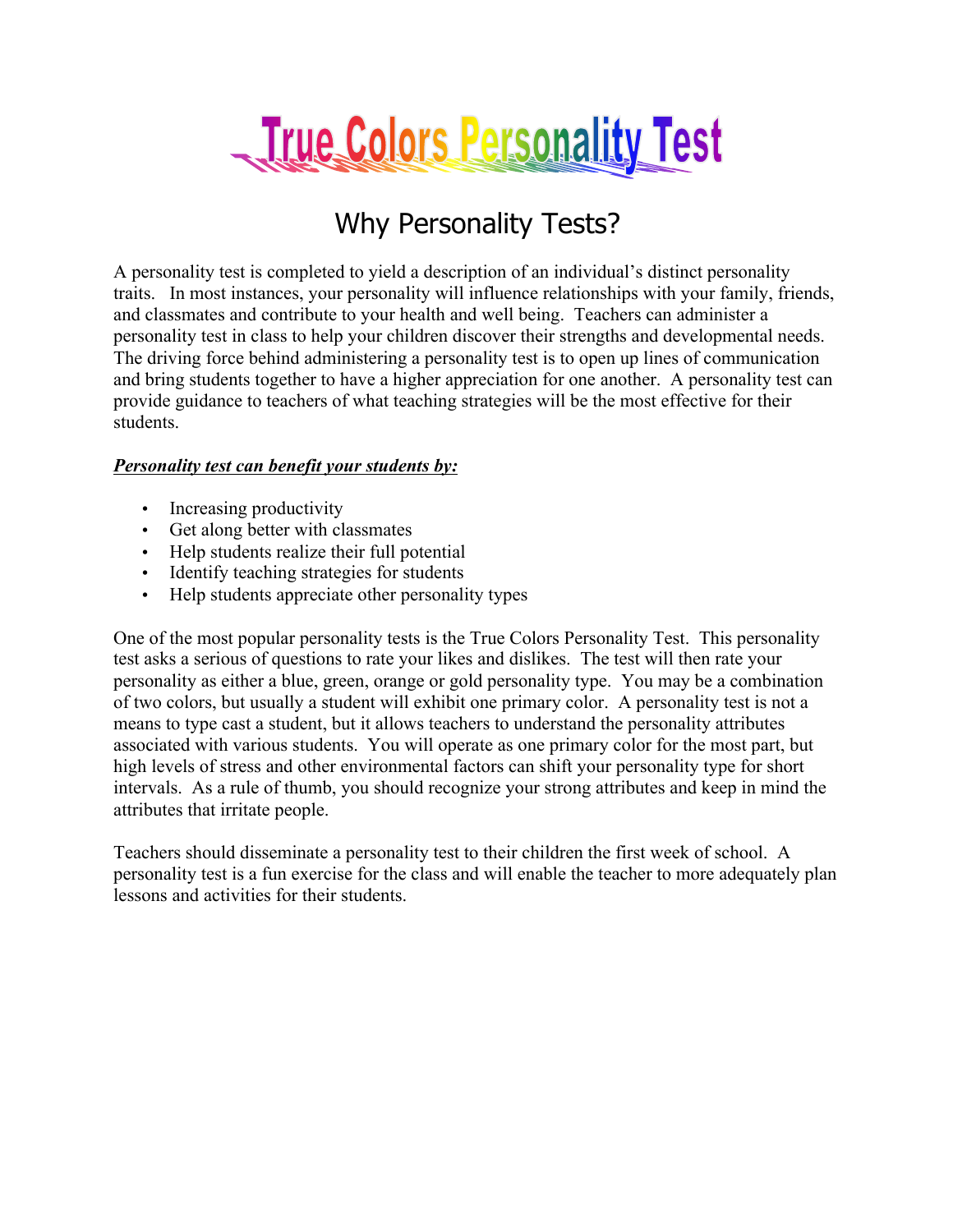#### Exploring Your Colors

Below are 11 incomplete sentences that describe people. Each sentence has four possible endings. Give four points to the phrase that is "most like you," three points to the phrase that is "next most like you," two points to the next phrase, and one point to the phrase that is "least like you."

Use the sentences below to describe your personality.

- 1. When I make decisions:
	-
	- a. I do it quickly and go with the first impressions.<br>b. I think about it, consider the options and then de
	- b. I think about it, consider the options and then decide.<br>
	c. I listen to my feelings and consider how my decisions<br>
	d. I take it seriously and always try to make the right de-I listen to my feelings and consider how my decisions will affect others.
		- I take it seriously and always try to make the right decision.
- 2. The best way for others to show me they care about me is to:
	- \_\_\_\_\_\_ a. Do fun things with me.
	- \_\_\_\_\_\_ b. Give me space to be myself.
	- \_\_\_\_\_\_ c. Spend time with me doing whatever.
	- \_\_\_\_\_\_ d. Do what I want to do; not let me down or go back on their word.
- 3. When I'm with my friends, I like to provide:<br> $\frac{3.}{\sqrt{1-\frac{1}{n}}}$  a. The excitement; the fun; the
	-
	- a. The excitement; the fun; the jokes.<br>b. Questions; answers; a logical way of Questions; answers; a logical way of looking at things.
	- c. Concern for others; a lot of caring.<br>d. The planning; a sense of security; a
	- The planning; a sense of security; a good standard.
- 4. I like to:
	-
	- a. Act on a moment's notice; do risky things.<br>b. Provide answers or give thought to people' Provide answers or give thought to people's questions.
	- \_\_\_\_\_\_ c. Help maintain a sense of harmony and togetherness.
	- d. Be responsible, dependable, and helpful to others.
- 5. One thing I am really good at is:
	- **\_\_\_\_\_\_** a. Acting courageously.
	- \_\_\_\_\_\_ b. Thinking.
	- \_\_\_\_\_\_ c. Being sensitive.
	- \_\_\_\_\_\_ d. Organizing.
- 6. Friends who know me best would say that I am:
	-
	- a. Competitive.<br>
	b. Reserved, the
	- b. Reserved, thoughtful.<br> **c.** Emotional, friendly. Emotional, friendly.
	- \_\_\_\_\_\_ d. Neat, prepared.
- 7. My basic approach to life is: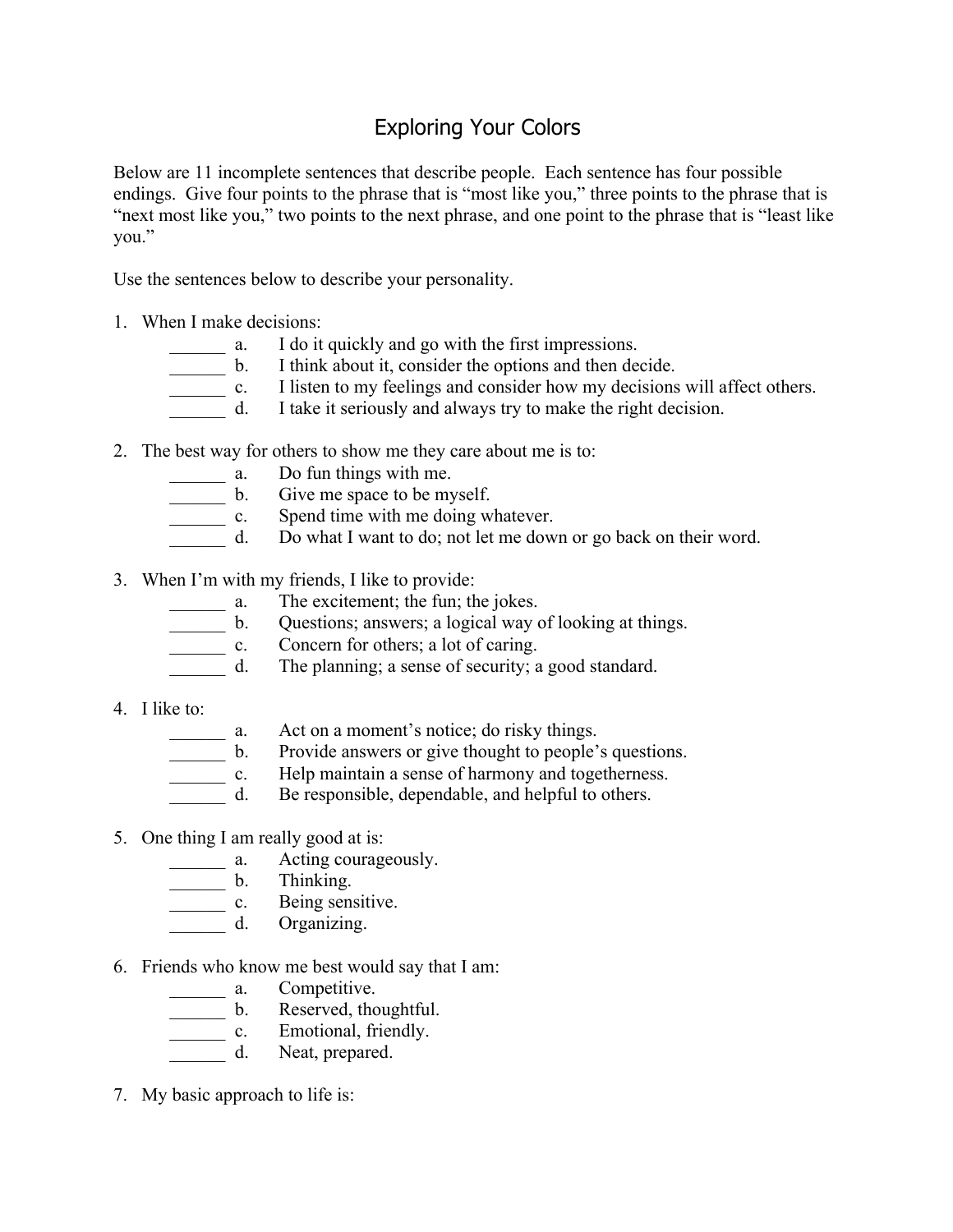- \_\_\_\_\_\_ a. To take one day at a time and have fun.
- \_\_\_\_\_\_ b. To figure out what life is all about.
- c. To help others and be happy and succeed.
- d. To plan for the future and make it as good as possible.
- 8. When I am feeling discouraged or "down in the dumps":
	- a. I often become rude, mad, or sometimes even mean.
	- \_\_\_\_\_\_ b. I withdraw, don't talk very much, and try to think my way out of the problem.
	- \_\_\_\_\_\_ c. I feel emotional, am sad, and usually like to talk it over with someone close to me.
	- d. I try to figure out what's causing the problem and fix it.
- 9. I feel good about myself when:
	-
	- a. I can do things that are difficult.<br>
	b. I can solve problems or figure the L can help other people. I can solve problems or figure things out.
	- I can help other people.
	- d. I am appreciated or rewarded for things I do.
- 10. Teachers at school who saw me when I wasn't on my best behavior might describe me as:
	- \_\_\_\_\_\_ a. Rowdy or a little wild.
	- b. Arrogant.
	- \_\_\_\_\_\_\_\_\_\_\_ c. Talkative.
	- d. Someone who wants things my way; dominant; worrying.
- 11. Teachers at school (who like me and in whose class I do pretty well) would probably describe me as:
	- \_\_\_\_\_\_ a. Charming, a natural leader, clever, someone who is fun to have around.
	- \_\_\_\_\_\_ b. Thoughtful, someone who has good answers, someone who likes to figure out problems.
	- \_\_\_\_\_\_ c. Nice, friendly, someone who gets along with other students and is helpful to the teacher and others.
	- \_\_\_\_\_\_ d. Neat, organized, prepared, someone who does assignments and is a good student.

Rank each number as 4, 3, 2, 1; where 4 is the one most like you and 1 is the least like you.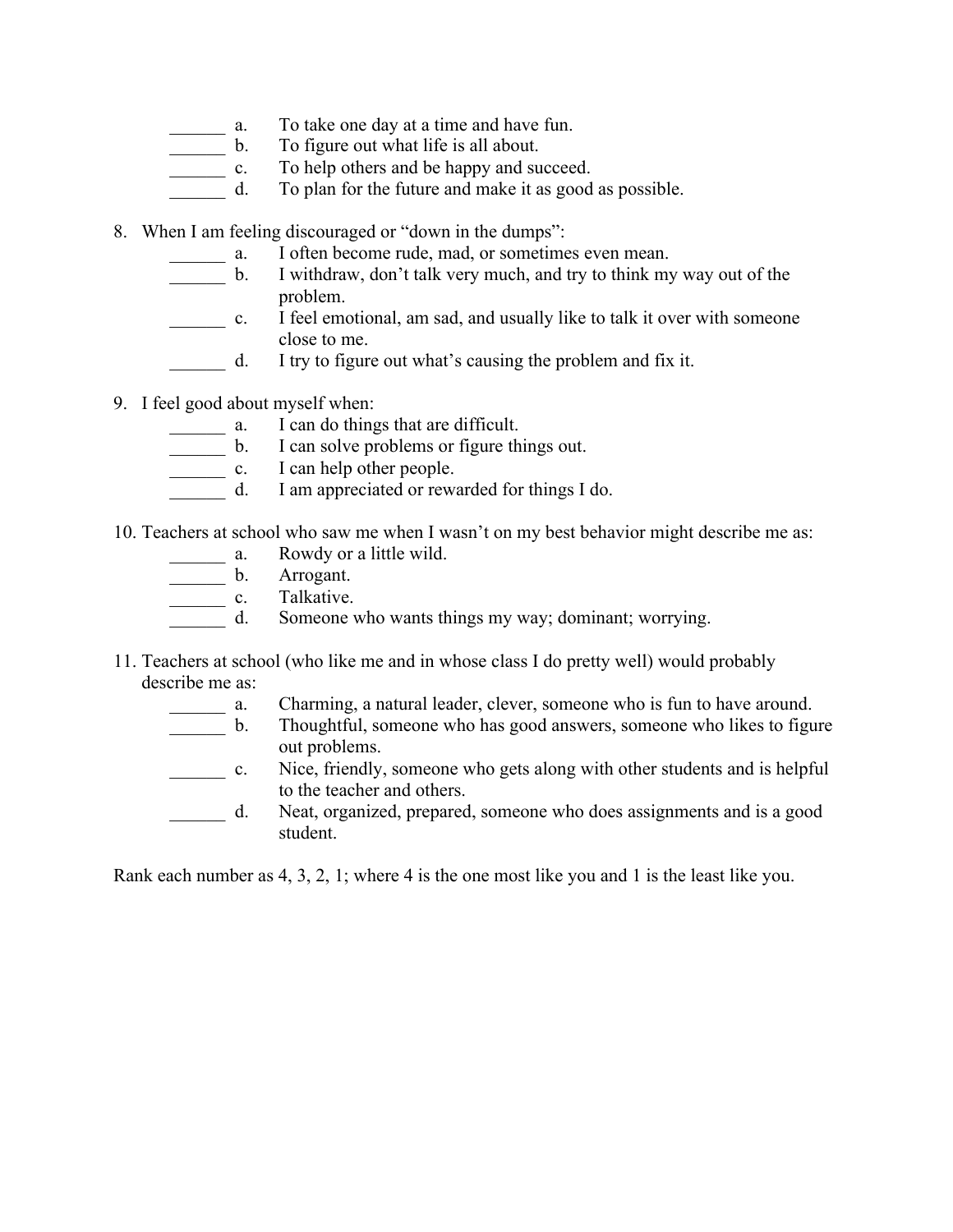| Number       | A | B | $\curvearrowright$ |  |
|--------------|---|---|--------------------|--|
|              |   |   |                    |  |
| $\bigcirc$   |   |   |                    |  |
| $\mathbf 3$  |   |   |                    |  |
|              |   |   |                    |  |
| 5            |   |   |                    |  |
| 6            |   |   |                    |  |
| $\mathbf{r}$ |   |   |                    |  |
| 8            |   |   |                    |  |
| 9            |   |   |                    |  |
| 10           |   |   |                    |  |
| 11           |   |   |                    |  |
| <b>TOTAL</b> |   |   |                    |  |

Total your columns and place your results in the blanks below.

- \_\_\_\_\_\_ a. Orange
- \_\_\_\_\_\_ b. Green
- $\qquad c.$  Blue
- \_\_\_\_\_\_ d. Gold

What is your first color? What is your second color?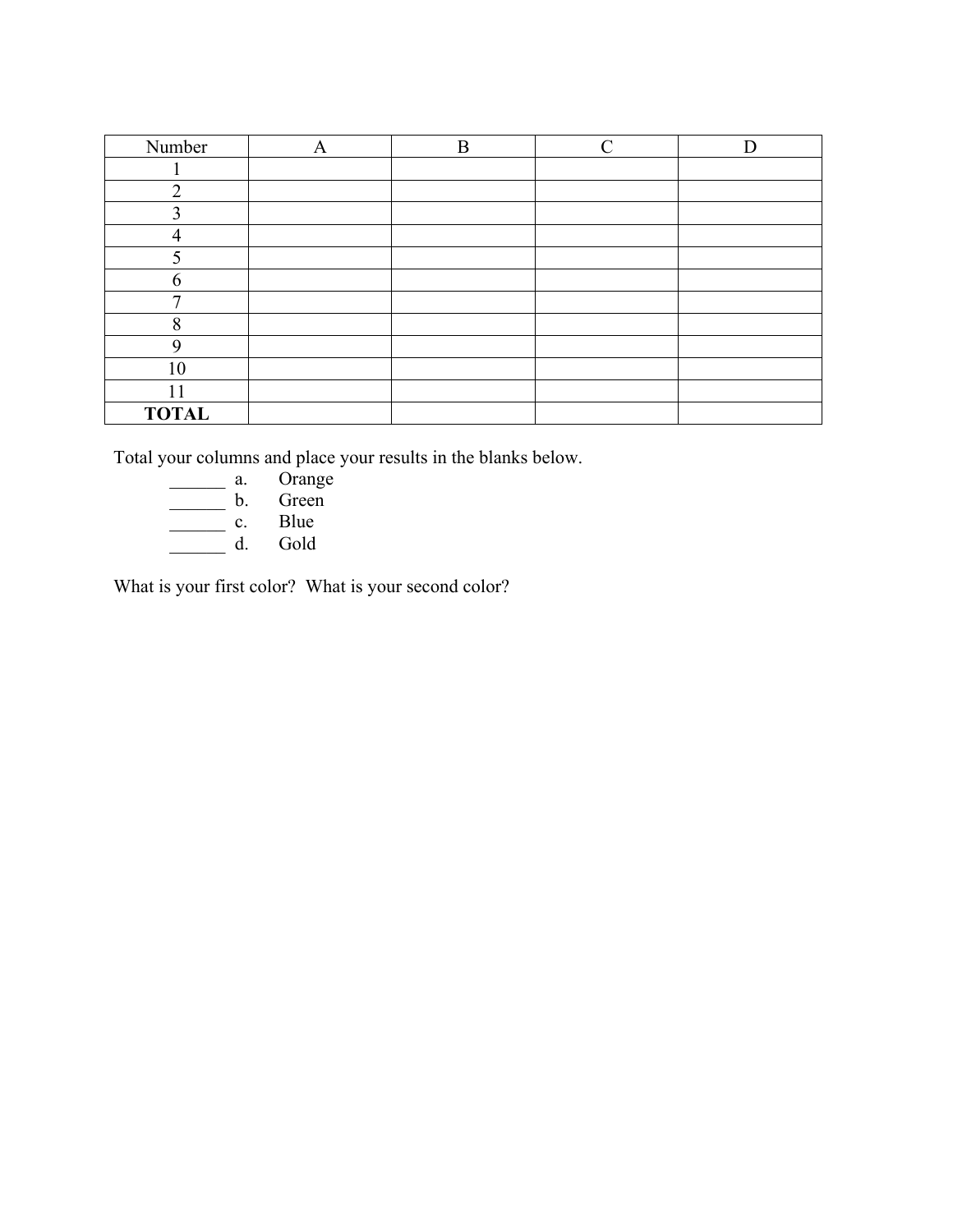# Are you…**Blue**?

Enthusiastic…Sympathetic…Personal? Warm…Communicative…Compassionate? Idealistic…Spiritual…Sincere? Peaceful…Flexible…Imaginative?

In work you like to influence others to help their lives...like to work in the arts, education, or helping professions?

In love seek balanced relationships...believe in a true romantic, perfect love that will last forever...enjoy flowers, candlelight, music, and small gestures of love?

As a kid did you have an active imagination....difficult to fit into school life...reacted sensitively to rejection and went after recognition...preferred encouragement to competition?

## Are you…**Green**?

Analytical…Global…Conceptual? Cool…Calm…Collected? Inventive...Logical...Problem Solver? Abstract…Creative…Investigative?

In work you are an independent thinker…work is play…enjoy challenges…find new ways to do routine?

In love prefer to think then let your heart dictate love...difficult to express feelings...uneasy about emotions...love will take care of itself if it's love?

As a kid you felt older than your years...liked to focus on things there were mentally stimulating…impatient with drills and questioned authority…needed to respect teachers before you could learn from them.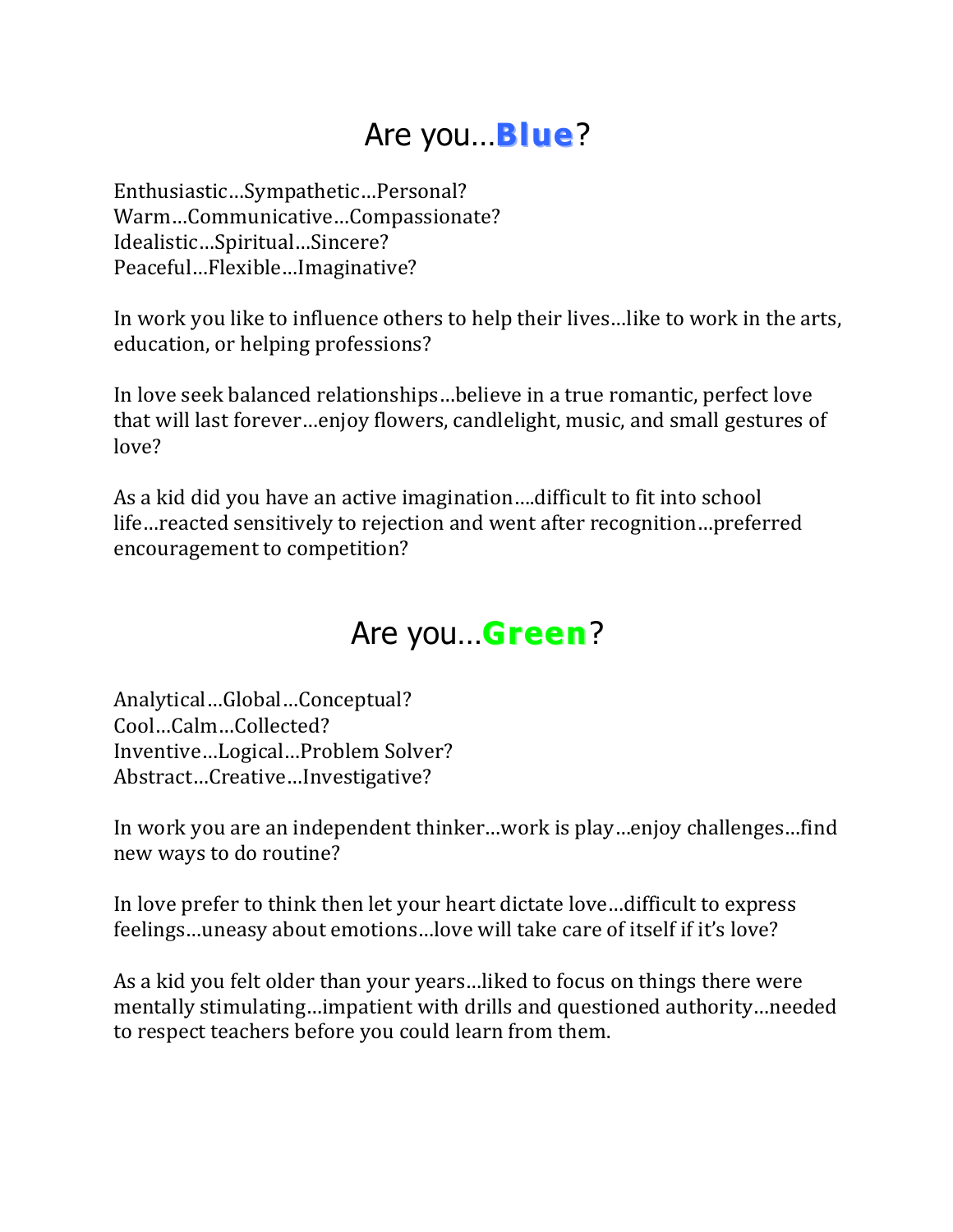# Are you…**Gold**?

Loyal…Dependable…Prepared? Thorough…Sensible…Punctual? Faithful…Stable…Organized? Caring…Concerned…Helper?

In work you want to maintain organization...handle details and work hard…work comes before play?

In love you are serious and believe in the traditional view of love and marriage...want to build a long lasting relationship together...demonstrate love and affection through practical things or deeds?

#### Are you…**Orange**?

Witty…Charming…Spontaneous? Impulsive…Generous…Impactful? Optimistic…Eager…Bold? Physical…Immediate…Courageous?

Restless at work...like your independence and freedom...utilize your physical coordination...like to work with tools?

In love, do you like to share interest and activities with your love interest...explore new ways to energize your relationship...giving extravagant gifts to bring pleasure to your love interest?

As a kid, did you have trouble fitting into the school routine... learn by experience rather than listening or reading...motivated by competitive nature and sense of fun?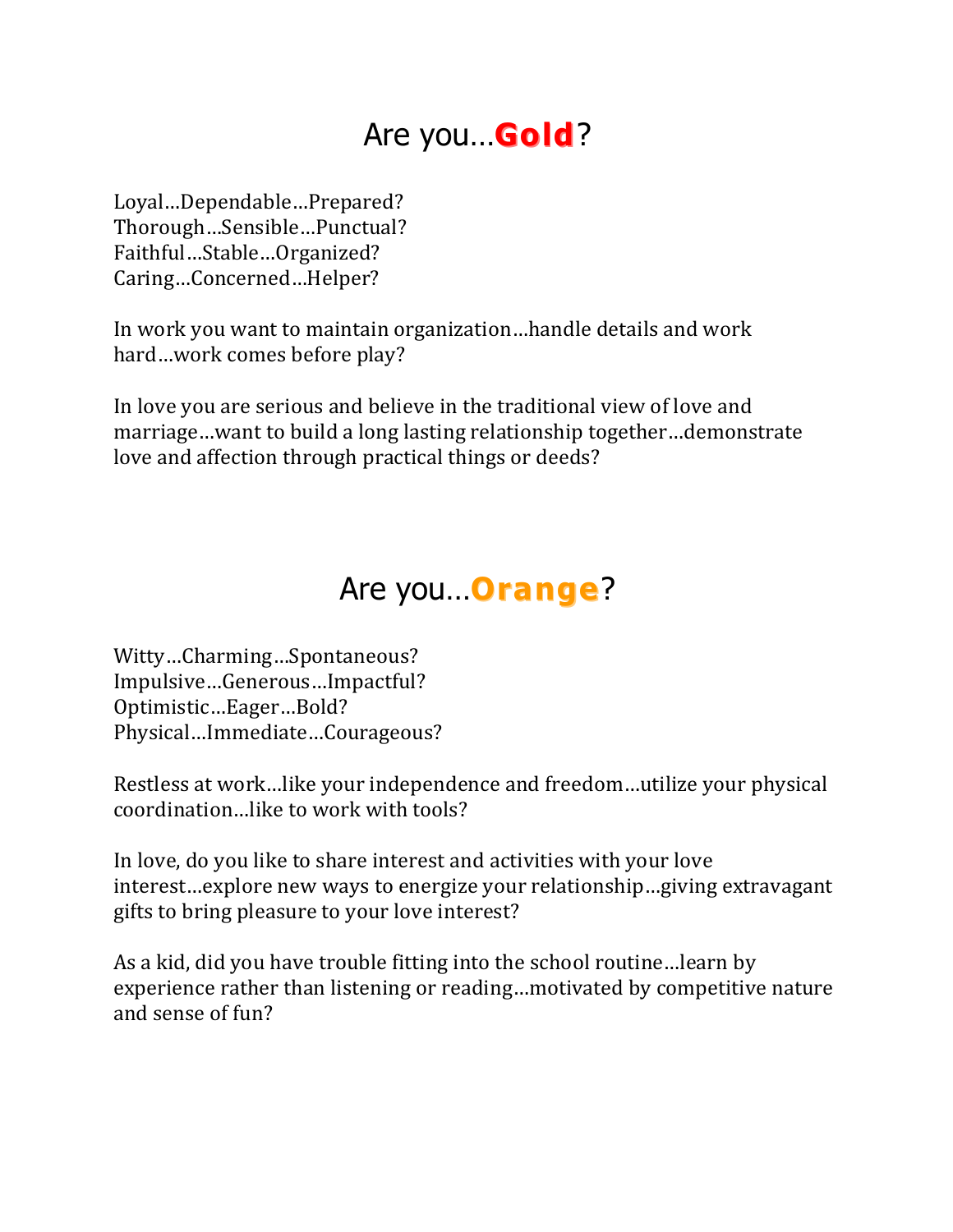## **You May Show these Characteristics:**

|                               | <b>Solid Gold</b>                                      | <b>Curious Green</b>                      | <b>True Blue</b>                             | <b>Action Orange</b>                 |
|-------------------------------|--------------------------------------------------------|-------------------------------------------|----------------------------------------------|--------------------------------------|
| <b>Esteemed for</b>           | <b>Being</b><br>dependable                             | <b>Discovering new</b><br>insights        | <b>Being a</b><br>good<br>listener           | <b>Being fun and</b><br>taking risks |
| <b>Stressed by</b>            | <b>Lack of order</b>                                   | <b>Feeling</b><br>inadequate              | <b>Feeling</b><br>artificial                 | <b>Restrictions</b>                  |
| <b>Highest virtue</b><br>is   | <b>Responsibility</b>                                  | <b>Objectivity</b>                        | <b>Loyalty</b>                               | Courage                              |
| <b>Key</b><br>characteristics | <b>Being prepared</b>                                  | <b>Ingenuity</b>                          | <b>Authenticity</b>                          | <b>Talent and skill</b>              |
| On the job                    | Organizer                                              | <b>Pragmatist</b>                         | <b>Peacemaker</b>                            | <b>Energizer</b>                     |
| Perception                    | <b>Structure</b>                                       | <b>Abstract</b>                           | Concern                                      | <b>Excitement</b>                    |
| <b>Primary</b><br>needs       | To provide<br>stability and<br>order; be in<br>control | To be competent<br>and rational           | To be<br>authentic<br>and care for<br>others | To be free and<br>spontaneous        |
| <b>Longs</b> for              | <b>Security</b>                                        | <b>Insights and</b><br>knowledge          | <b>Love</b> and<br>acceptance                | <b>Freedom</b>                       |
| <b>Strives to</b><br>foster   | <b>Traditional</b><br>values                           | <b>Thoughtful</b><br>consideration        | <b>Harmony</b>                               | <b>Fun and</b><br>recreation         |
|                               |                                                        |                                           |                                              |                                      |
| Take pride in                 | <b>Dependability</b>                                   | <b>Competence</b>                         | <b>Empathy</b>                               | Impact                               |
| <b>Specialty is</b>           | <b>Accomplishments</b><br>and results                  | <b>Research and</b><br>conceptualizations | <b>People</b>                                | <b>Entrepreneurship</b>              |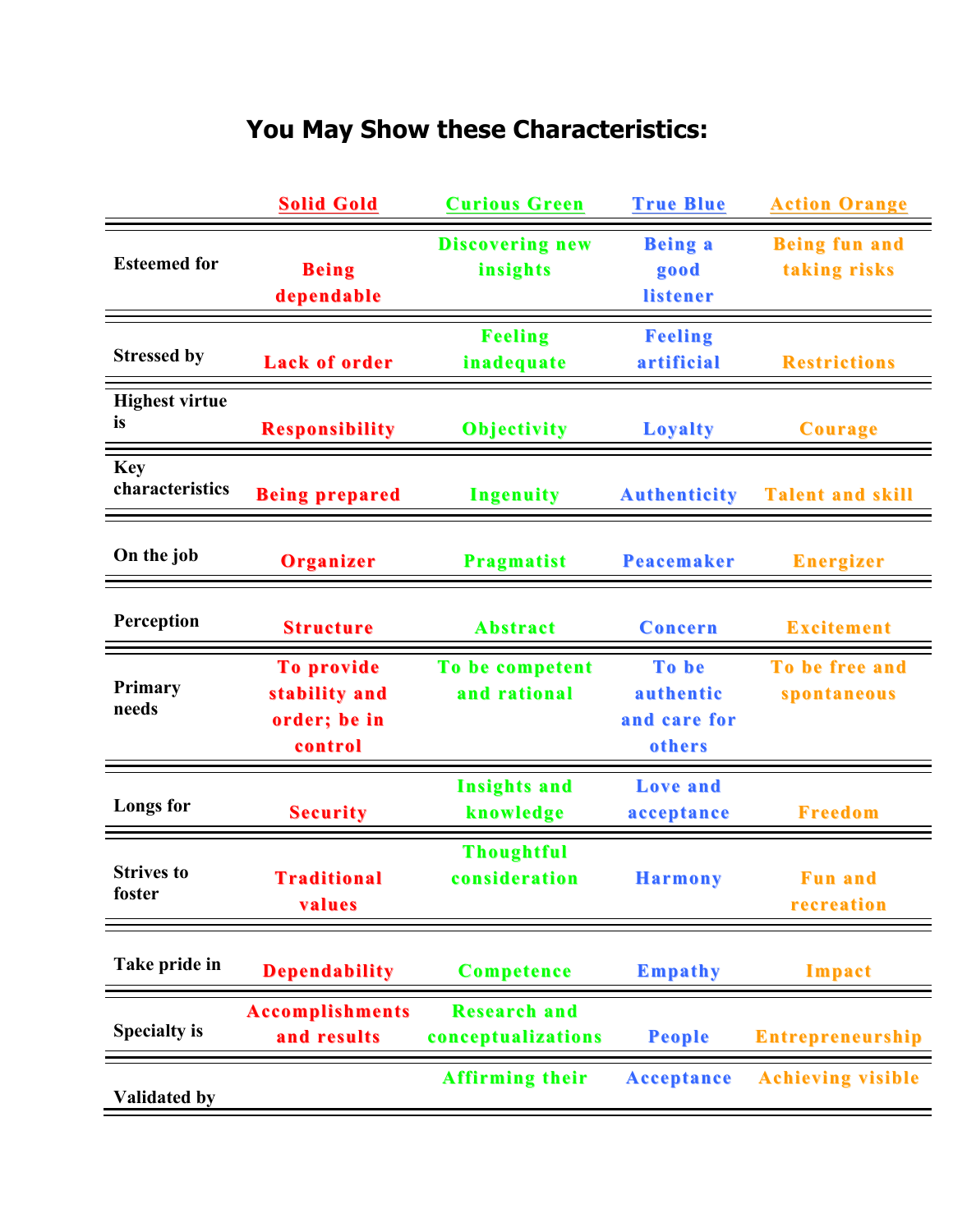|              | <b>Being</b><br>appreciated       | wisdom                 | of others                        | results         |
|--------------|-----------------------------------|------------------------|----------------------------------|-----------------|
| <b>Trust</b> | <b>Authority and</b><br>tradition | <b>Facts and logic</b> | <b>Intuition</b><br>and feelings | <b>Impulses</b> |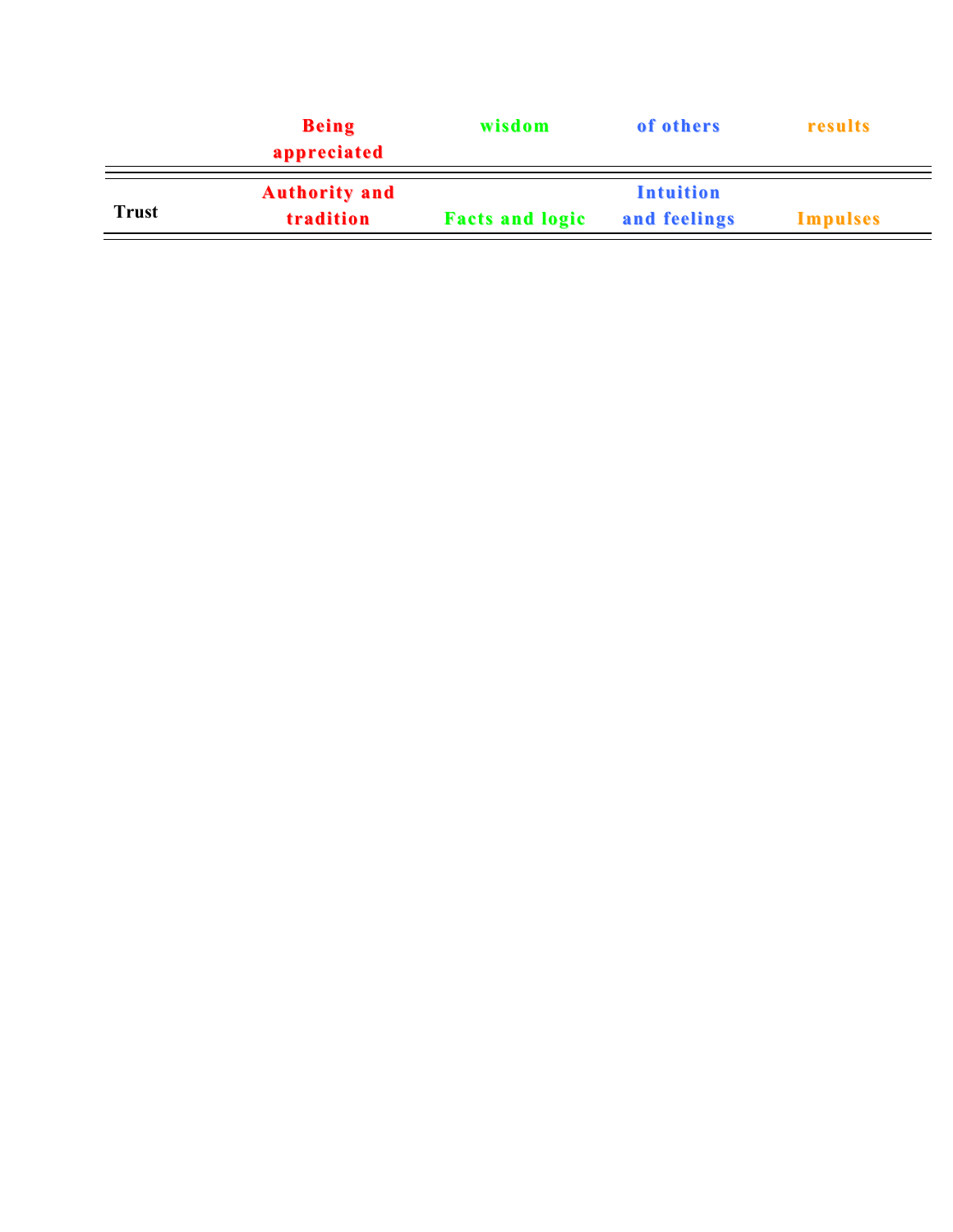## **You May See Yourself As:**

| GOLD                            | <b>GREEN</b>                   | <b>BLUE</b>                                                   | ORANGE                                                                            |
|---------------------------------|--------------------------------|---------------------------------------------------------------|-----------------------------------------------------------------------------------|
| <b>Stable</b>                   | <b>Superior</b><br>intellect   | Warm                                                          | <b>Fun-loving, enjoys</b><br>life                                                 |
| <b>Providing</b><br>security    | <b>Powerful</b>                | Romantic                                                      | <b>Flexible, adaptable</b>                                                        |
| <b>Always have a</b><br>view    | <b>Eminently</b><br>reasonable | <b>Idealist</b>                                               | <b>Proficient, capable</b>                                                        |
| Good at sorting/<br>weeding out | Clam, not<br>emotional         | <b>Willing to work</b><br>tirelessly for<br>what I believe in | <b>Hands-on person</b>                                                            |
| <b>Decisive</b>                 | Precise, not<br>repetitive     | <b>Affirming</b>                                              | <b>Problem-solver</b>                                                             |
| <b>Executive style</b>          | Able to find<br>flaws          | <b>Promoting</b><br>growth, well-<br>being                    | Do many things at<br>once                                                         |
| Organized<br>person             | <b>Seeking justice</b>         | <b>Relates current</b><br>experiences to<br>past experiences  | <b>Curious, welcomes</b><br>new ideas                                             |
| <b>Goal oriented</b>            | Able to<br>reprimand           | <b>Likes to please</b><br>people                              | <b>Superior ability to</b><br>discriminate away<br>options, see shades of<br>grav |
| <b>Dependable</b>               | 98% right                      | <b>Great</b><br>communicator                                  | <b>Spontaneous</b>                                                                |
| Firm                            | <b>Creative</b>                | Compassionate                                                 | <b>Carefree</b>                                                                   |
| <b>Efficient</b>                | <b>Visionary</b>               | <b>Spiritual</b>                                              | <b>Practical</b>                                                                  |
| <b>Good planner</b>             | Original                       | <b>Unselfish</b>                                              | <b>Eclectic</b>                                                                   |
| <b>Orderly, neat</b>            | <b>Rational</b>                | Empathic                                                      | <b>Good negotiator</b>                                                            |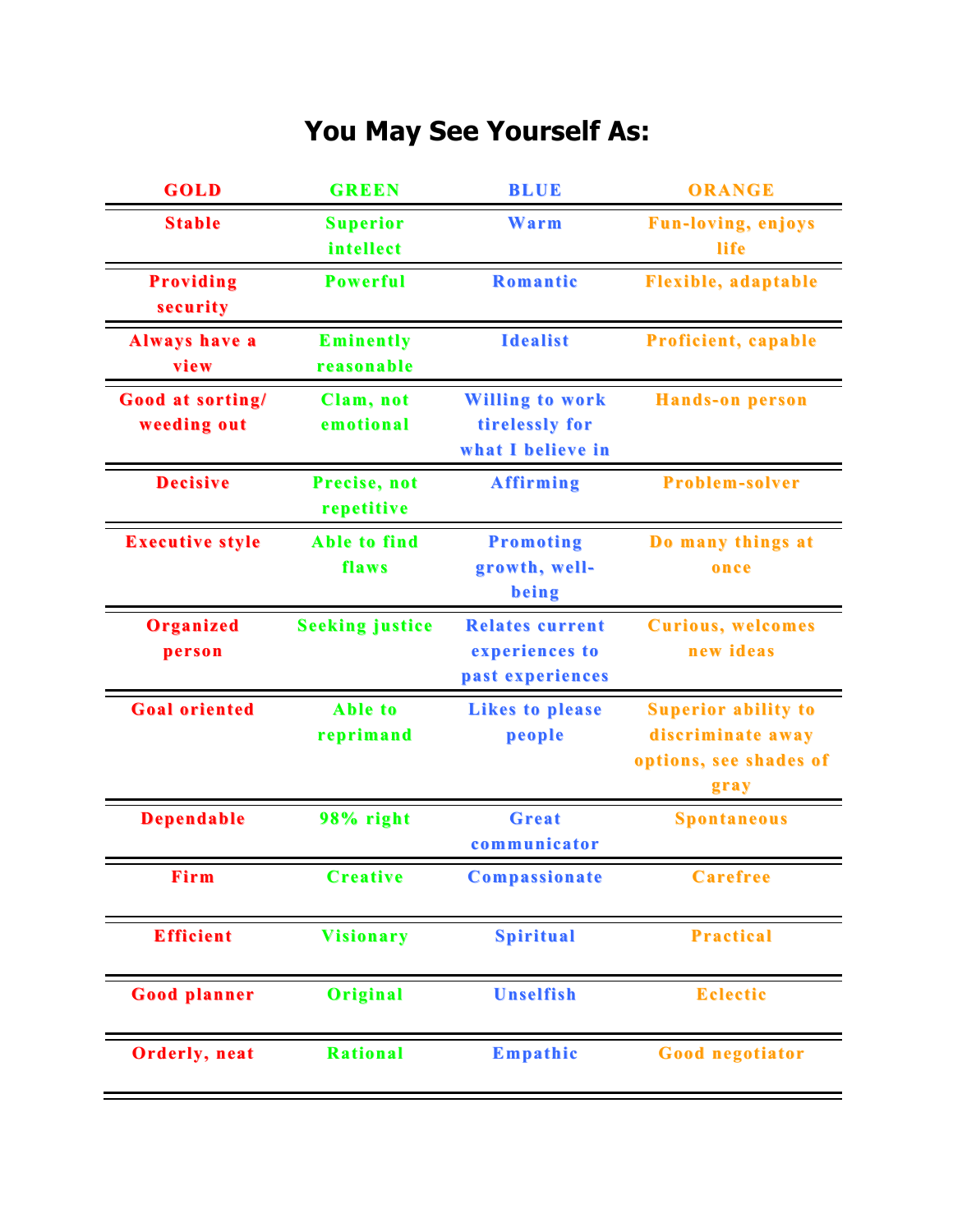| <b>Punctual</b>      | <b>Under control</b> | Caretaker          | <b>Can deal with chaos</b> |
|----------------------|----------------------|--------------------|----------------------------|
| <b>Seeks closure</b> | <b>Objective</b>     | <b>Sympathetic</b> |                            |
|                      | <b>Firm-minded</b>   | <b>Trusting</b>    |                            |
|                      |                      |                    |                            |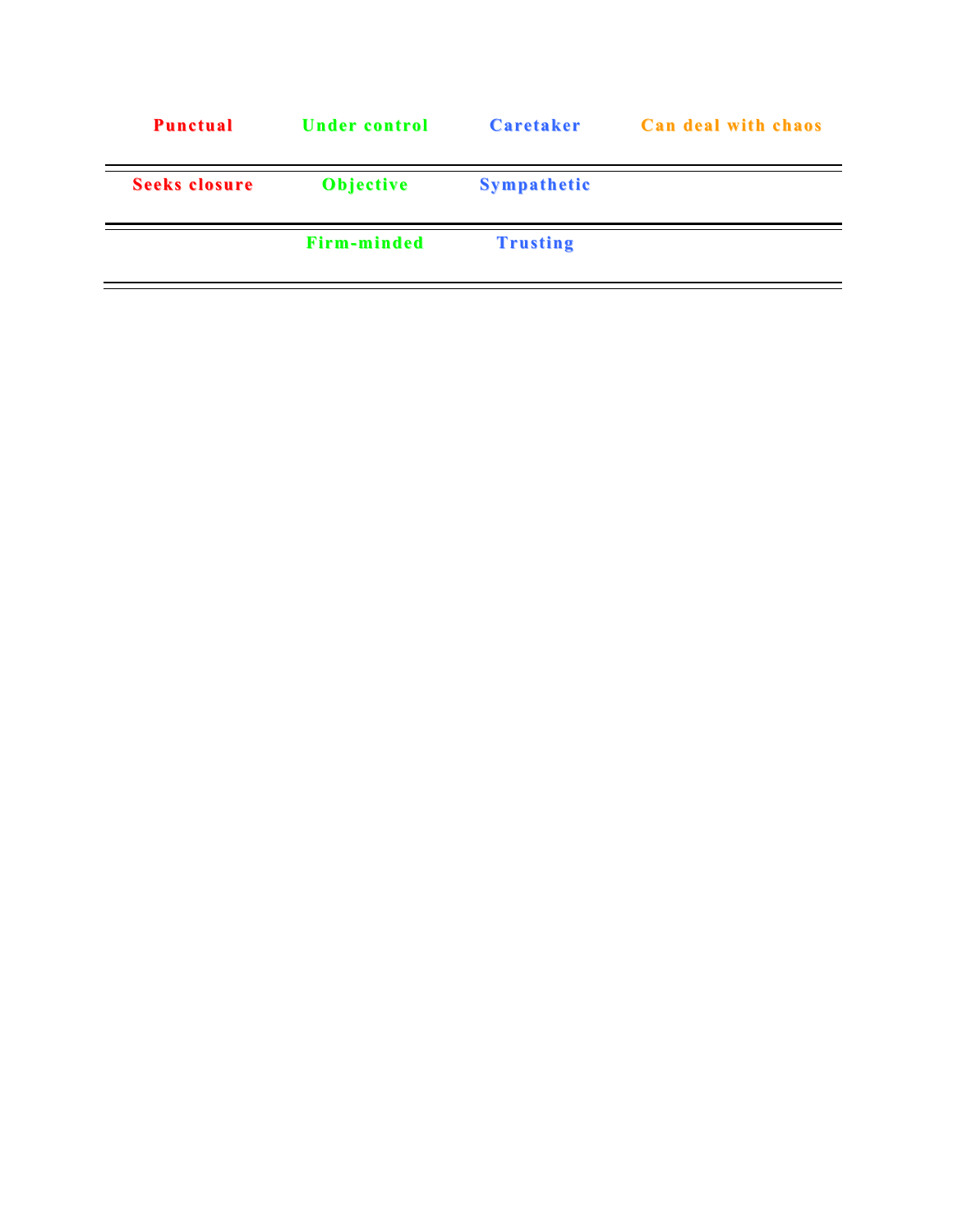## **Others May See You As:**

| <b>GOLD</b>          | <b>GREEN</b>          | <b>BLUE</b>             | <b>ORANGE</b>          |
|----------------------|-----------------------|-------------------------|------------------------|
| <b>Rigid</b>         | <b>Intellectual</b>   | <b>Stuck in / lives</b> | <b>Irresponsible</b>   |
|                      | snob                  | in the past             |                        |
| <b>Dull</b> , boring | <b>Heartless</b>      | <b>Overly</b>           | <b>Goofs off too</b>   |
|                      |                       | emotional               | much                   |
| <b>Opinionated</b>   | <b>Ruthless</b>       | <b>Bleeding heart</b>   | <b>Manipulative</b>    |
|                      |                       |                         |                        |
| Unimaginative        | <b>Unrealistic</b>    | <b>Mushy</b>            | Not to be              |
|                      |                       |                         | trusted                |
| <b>Bossy</b>         | <b>Emotionally</b>    | <b>Hopelessly</b>       | Not able to stay       |
|                      | controlled            | naïve                   | on task                |
| <b>Predictable</b>   | <b>Afraid to open</b> | <b>Too tender</b>       | <b>Resists closure</b> |
|                      | <u>up</u>             | hearted                 | or decisions           |
| <b>Controlling</b>   | Critical, fault-      | <b>Easily duped</b>     | <b>Obnoxious</b>       |
|                      | finding               |                         |                        |
| <b>Stubborn</b>      | <b>Unfair</b>         | <b>Smothering</b>       | <b>Flaky</b>           |
|                      |                       |                         |                        |
| <b>System-bound</b>  | Unappreciative        | Too touchy-             | <b>Disobey rules</b>   |
|                      | of others             | feely                   |                        |
| <b>Judgmental</b>    | <b>Arrogant</b>       | <b>Pushover</b>         | <b>Scattered</b>       |
|                      |                       |                         |                        |
| <b>Uptight</b>       | Doesn't care          | <b>Too nice</b>         | <b>Cluttered</b>       |
|                      | about people          |                         |                        |
| <b>Autocratic</b>    | Eccentric,            | <b>Too trusting</b>     | <b>Uncontrollable</b>  |
|                      | weird                 |                         |                        |
|                      | Cool, aloof,          | <b>Groveling</b>        | <b>Indecisive</b>      |
|                      | unfeeling             |                         |                        |
|                      | <b>Lacking mercy</b>  | <b>Fawning</b>          | Not a team             |
|                      |                       |                         | player                 |
|                      | <b>Stingy with</b>    | <b>Soft</b>             |                        |
|                      | praise                |                         |                        |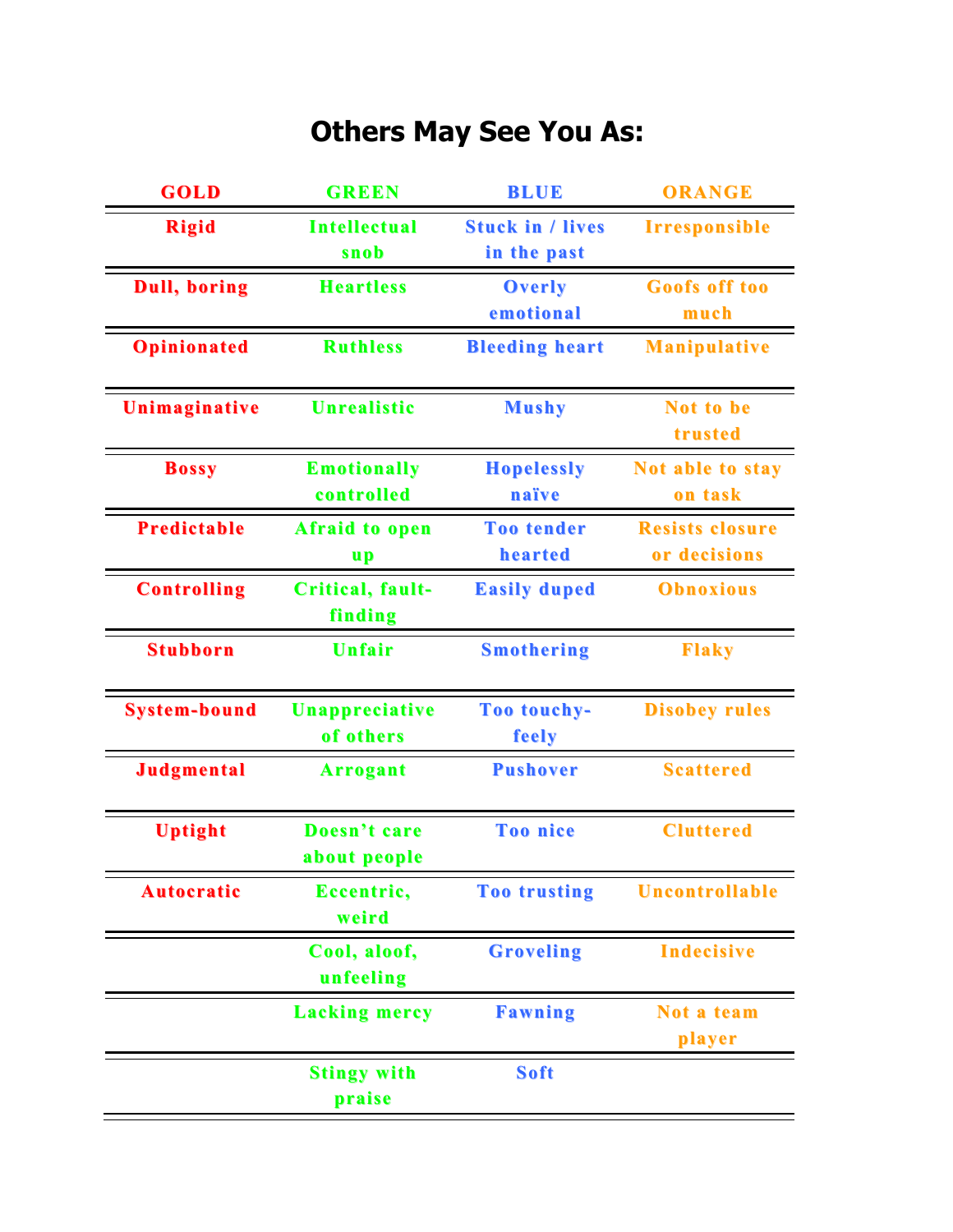**Talks too much**

<u> Andreas Andreas Andreas Andreas Andreas Andreas Andreas Andreas Andreas Andreas Andreas Andreas Andreas Andr</u>

<u> Andrew State (1989)</u><br>Andrew State (1989)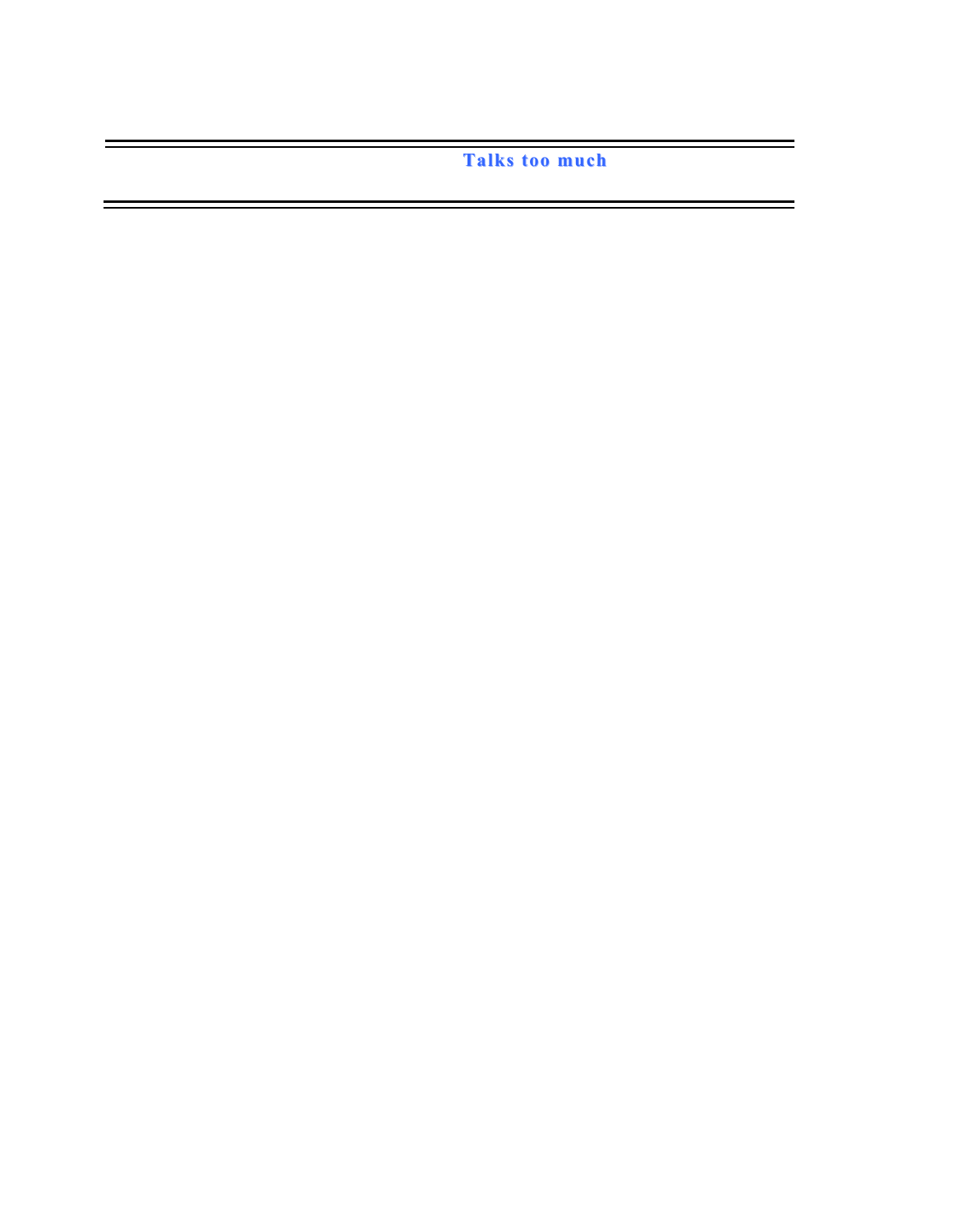## **Things that Frustrate You:**

| <b>GOLD</b>             | <b>GREEN</b>            | <b>BLUE</b>                  | <b>ORANGE</b>         |
|-------------------------|-------------------------|------------------------------|-----------------------|
| <b>Irresponsibility</b> | <b>Routine</b>          | Lying                        | <b>Rules and laws</b> |
| <b>Lack of</b>          | <b>Small-talk</b>       | <b>Violence</b>              | <b>Same routine</b>   |
| planning                |                         |                              |                       |
| <b>Lack of</b>          | <b>Plagiarism</b>       | <b>Personal rejection</b>    | <b>Deadlines</b>      |
| discipline              |                         |                              |                       |
| <b>Laziness</b>         | <b>Illogical</b>        | <b>Lack of</b>               | <b>Paperwork</b>      |
|                         | arguments               | communication                |                       |
| <b>High risk</b>        | <b>Social functions</b> | <b>Lack of close friends</b> | <b>Lack of</b>        |
| taking                  |                         |                              | adventure             |
| <b>Illegal behavior</b> | <b>Incompetence</b>     | <b>Sarcasm</b>               | <b>Too much</b>       |
|                         |                         |                              | <i>structure</i>      |

## **Things You Do to Frustrate Others:**

| <b>GOLD</b>                                  | <b>GREEN</b>          | <b>BLUE</b>             | <b>ORANGE</b>                 |
|----------------------------------------------|-----------------------|-------------------------|-------------------------------|
| <b>Control freak</b>                         | Not being<br>sociable | <b>Lack of planning</b> | <b>Ignoring rules</b>         |
| Being bossy and Living in the<br>controlling | future                | <b>Being passive</b>    | <b>Being</b><br>undisciplined |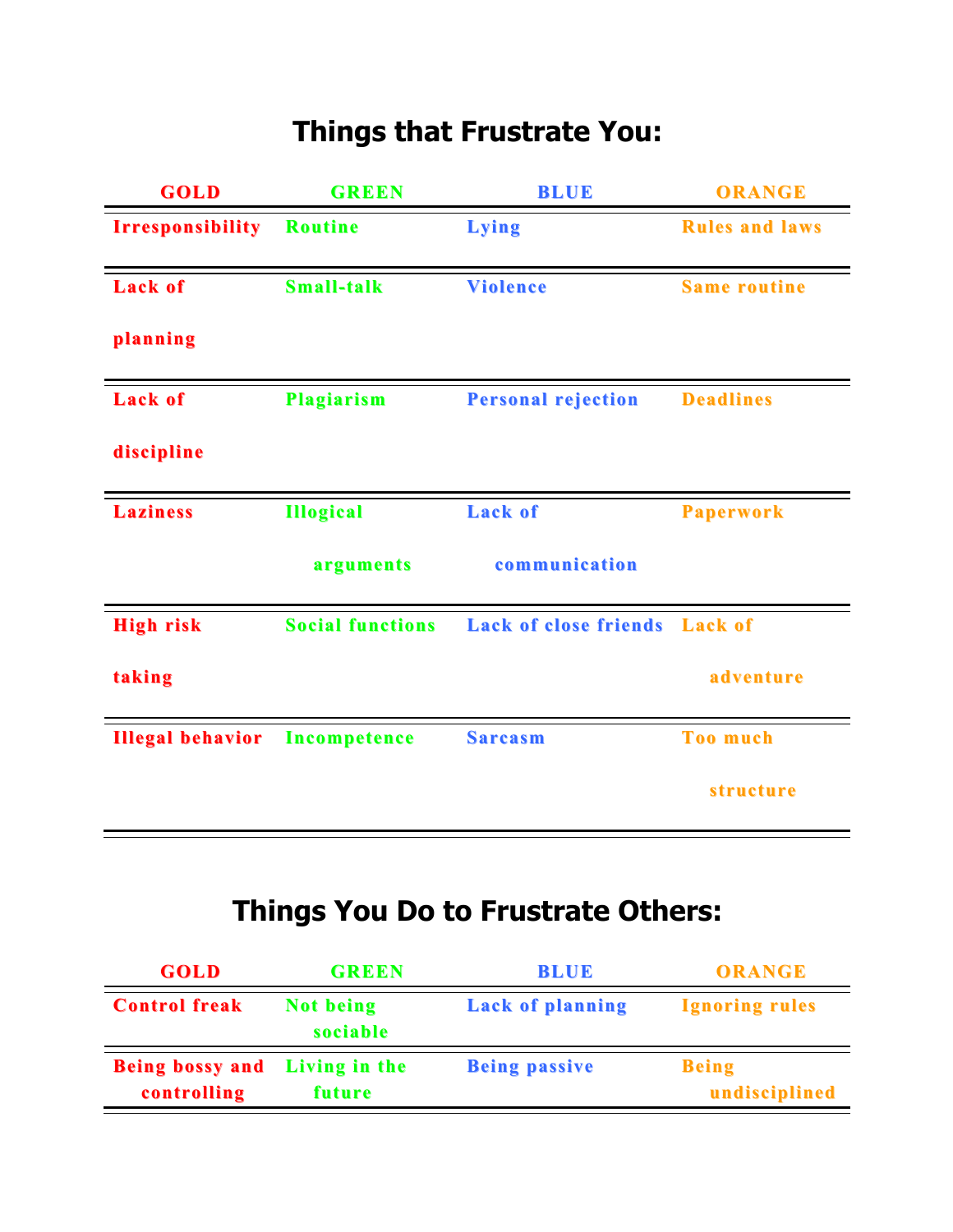| <b>Working long</b><br>hours | <b>Being wordy</b>     | <b>Avoiding conflict</b>  | <b>Lack of</b><br>planning |
|------------------------------|------------------------|---------------------------|----------------------------|
| <b>Being obsessive</b>       | <b>Blowing up when</b> | <b>Suppressing</b>        | <b>Being quick-</b>        |
|                              | criticized             | problems                  | tempered                   |
| <b>Being</b>                 | Not going with         | <b>Being too generous</b> | <b>Thinking out</b>        |
| judgmental                   | the flow               |                           | loud                       |
| <b>Planning for</b>          | <b>Being too</b>       | <b>Being overly</b>       | <b>Impulse buying</b>      |
| everything                   | independent            | sentimental               |                            |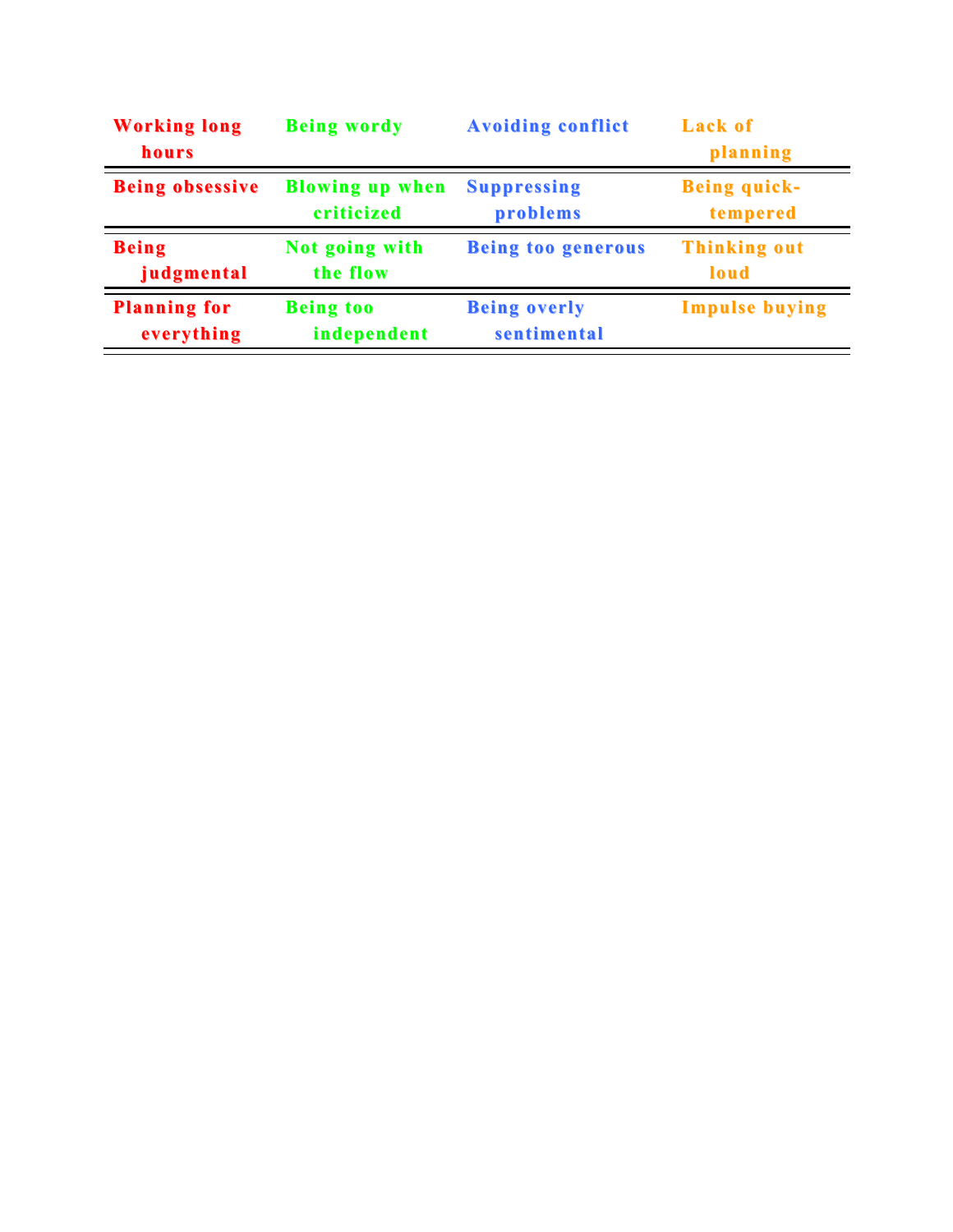#### **You Like to Receive Praise When:**

| <b>GOLD</b>                                                                                               | <b>GREEN</b>                                                   | <b>BLUE</b>                                                                                             | <b>ORANGE</b>                                             |
|-----------------------------------------------------------------------------------------------------------|----------------------------------------------------------------|---------------------------------------------------------------------------------------------------------|-----------------------------------------------------------|
| <b>Someone is honest</b><br>and mentions<br>specifically what<br>was accomplished                         | Your<br>competence is<br>recognized                            | <b>Your unique</b><br>contributions are<br>recognized                                                   | Your process is<br>more recognized<br>than the<br>product |
| Your<br>thoroughness and<br>sense of<br>responsibility is<br>recognized                                   | The quality of<br>your work is<br>recognized                   | <b>Your personal</b><br>achievements are<br>recognized                                                  | <b>Your cleverness</b><br>and skill are<br>recognized     |
| <b>Your cleverness</b><br>and skill is<br>recognized                                                      | You are praised<br>with specific<br>vocabulary                 | <b>Your personal</b><br>characteristics that<br>are valued and<br>meaningful are<br>recognized          | <b>Your quickness</b><br>is recognized                    |
| <b>Words are used</b><br>that actually<br>reflect what has<br>been accomplished                           | <b>Specific</b><br>knowledge you<br>acquired is<br>recognized  | <b>Someone shows</b><br>praise by a touch<br>on the shoulder or<br>other appropriate<br>behavior        | <b>Your impact is</b><br>recognized                       |
| <b>Sincere</b><br>appreciation is<br>shown                                                                | <b>Your integrity</b><br>is recognized                         | You know you have<br>importance and<br>significance to the<br>well-being of the<br>class and the school | You are praised<br>with actions                           |
| <b>Reminders of the</b><br>importance of the<br>task completed to<br>the well-being of<br>others are used | Your<br>independent<br>competence of a<br>job is<br>recognized | <b>Honesty</b> and<br>sincerity are used                                                                | You are shown<br>praise<br>spontaneously                  |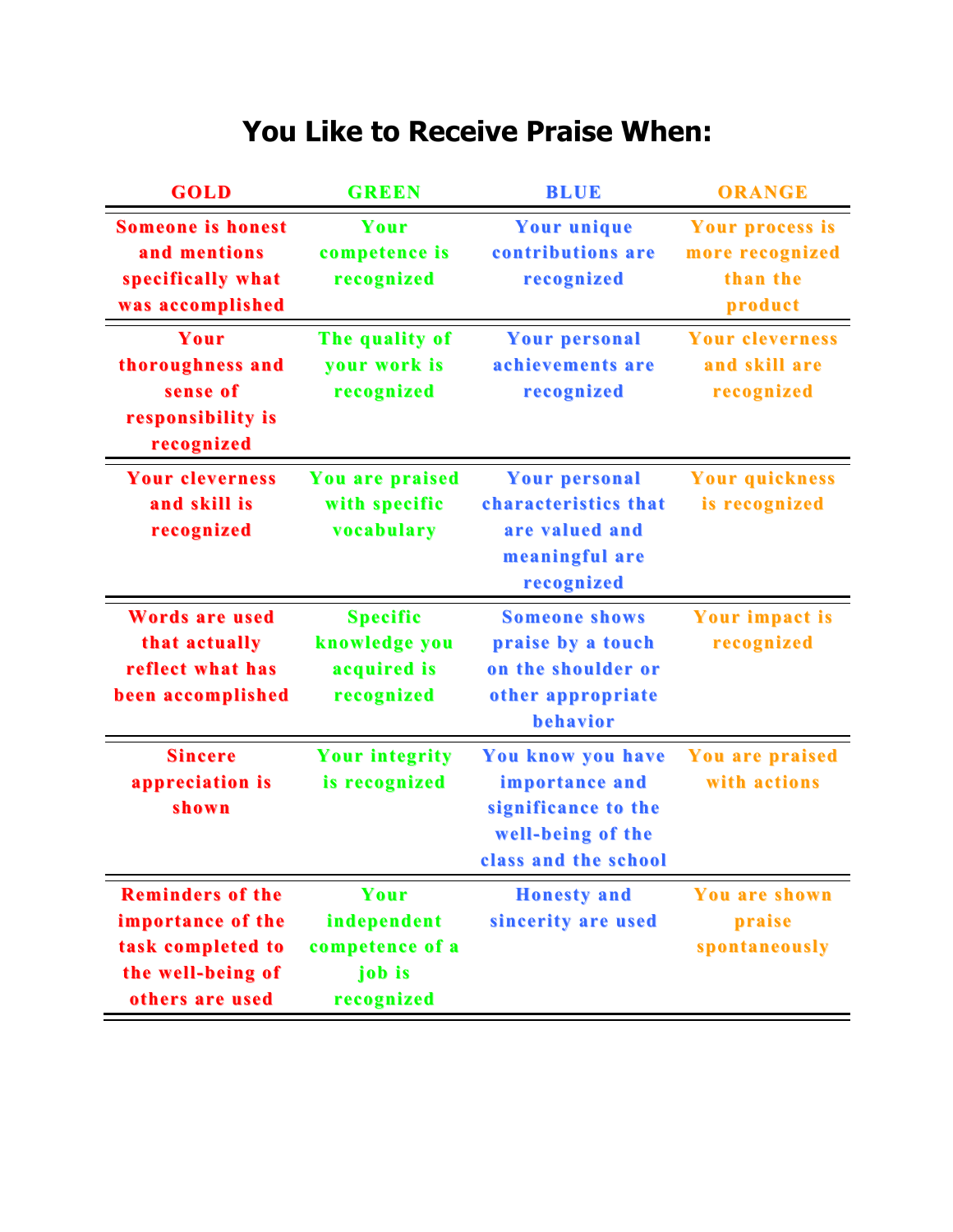| with an energetic<br>used<br>and enthusiastic<br>manner |
|---------------------------------------------------------|
| <b>Quick and</b><br>timely responses                    |
| are used                                                |
|                                                         |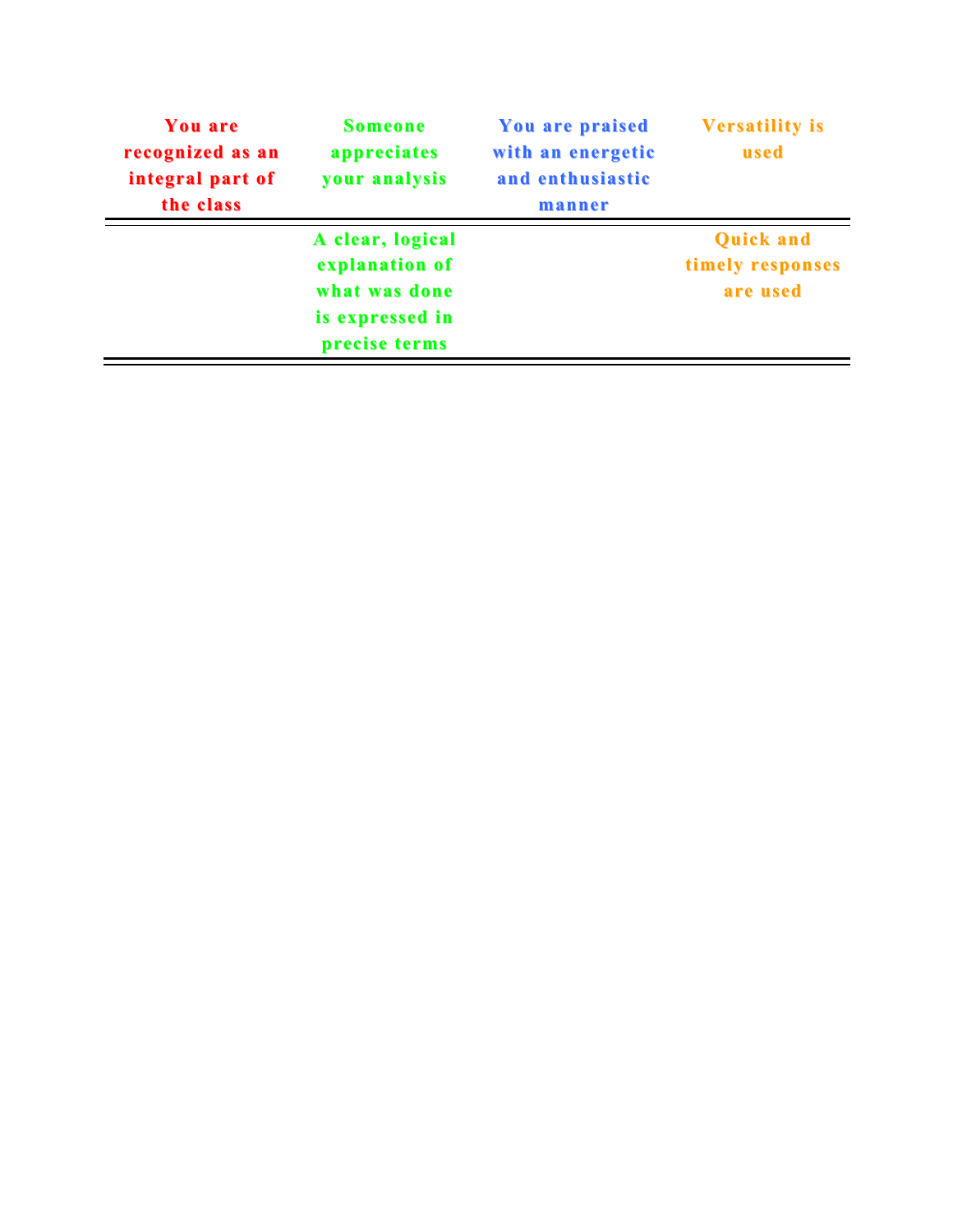## **On a Bad Day, You May:**

| GOLD                   | <b>GREEN</b>           | <b>BLUE</b>            | <b>ORANGE</b>          |
|------------------------|------------------------|------------------------|------------------------|
| Complain               | <b>Become overly</b>   | <b>Fantasize and</b>   | <b>Become rude</b>     |
|                        | indecisive             | day-dream              |                        |
| <b>Wallow</b> in self- | <b>Refuse to</b>       | Do anything to         | <b>Break the rules</b> |
| pity                   | cooperate with         | get attention          | for spite              |
|                        | others                 |                        |                        |
| <b>Worry</b>           | <b>Become more</b>     | Lie to save face       | Lie or cheat to        |
|                        | aloof or               |                        | control the            |
|                        | withdrawn              |                        | situation              |
| <b>Complain of</b>     | <b>Put others down</b> | <b>Withdrawso</b>      | <b>Run away</b>        |
| psychosomatic          |                        | others will come       |                        |
| problems               |                        | or feel sorry for      |                        |
|                        |                        | you                    |                        |
| <b>Make malicious</b>  | <b>Use sarcasm</b>     | <b>Cry or pout</b>     | <b>Use drugs or</b>    |
| judgments              |                        |                        | alcohol                |
| about yourself         |                        |                        |                        |
| or others              |                        |                        |                        |
| <b>Blindly follow</b>  | <b>Refuse to</b>       | <b>Show passive</b>    | <b>Act out</b>         |
| the letter of the      | communicate            | resistance             | boisterously           |
| law                    |                        |                        |                        |
| <b>Become overly</b>   | <b>Become highly</b>   | <b>Yell and scream</b> | <b>Become</b>          |
| authoritative          | critical of            |                        | physically             |
|                        | yourself and           |                        | aggressive             |
|                        | others                 |                        |                        |
| <b>Become</b>          | Turn a cold            | <b>Fish for</b>        | <b>Quit or drop</b>    |
| unreasonably           | shoulder to            | compliments            | out                    |
| fixed                  | others                 |                        |                        |
| <b>Be unforgiving</b>  | <b>Demand</b>          | <b>Become</b>          | <b>Become</b>          |
|                        | unreasonable           | depressed              | verbally abusive       |
|                        | perfection             |                        |                        |
| <b>Feel a lot of</b>   |                        | Say you are not        | <b>Make bad</b>        |
| anxiety or             |                        | liked                  | spontaneous            |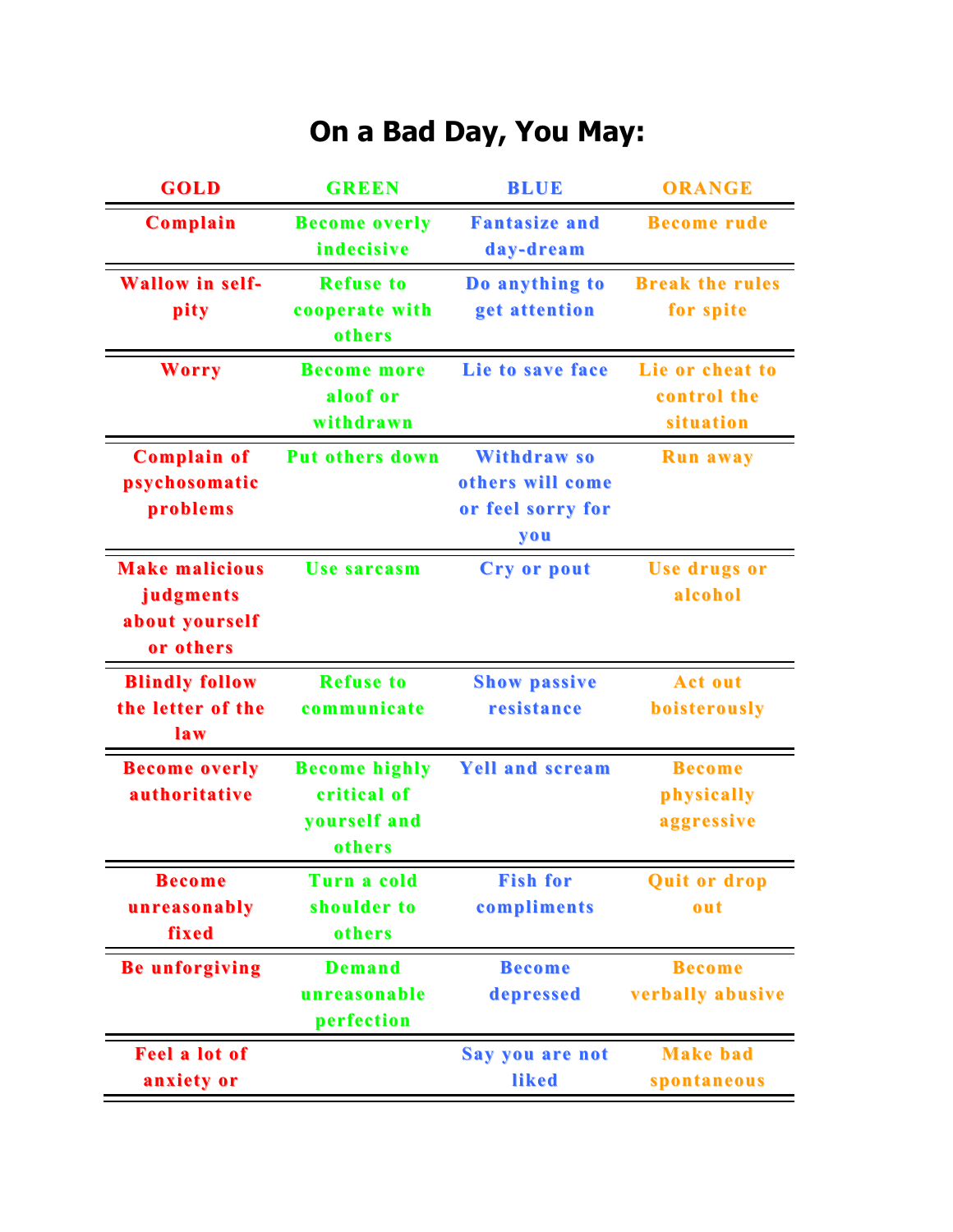| <b>stress</b>        | decisions            |  |
|----------------------|----------------------|--|
| <b>Become overly</b> | <b>Feel put upon</b> |  |
| tired or             |                      |  |
| depressed            |                      |  |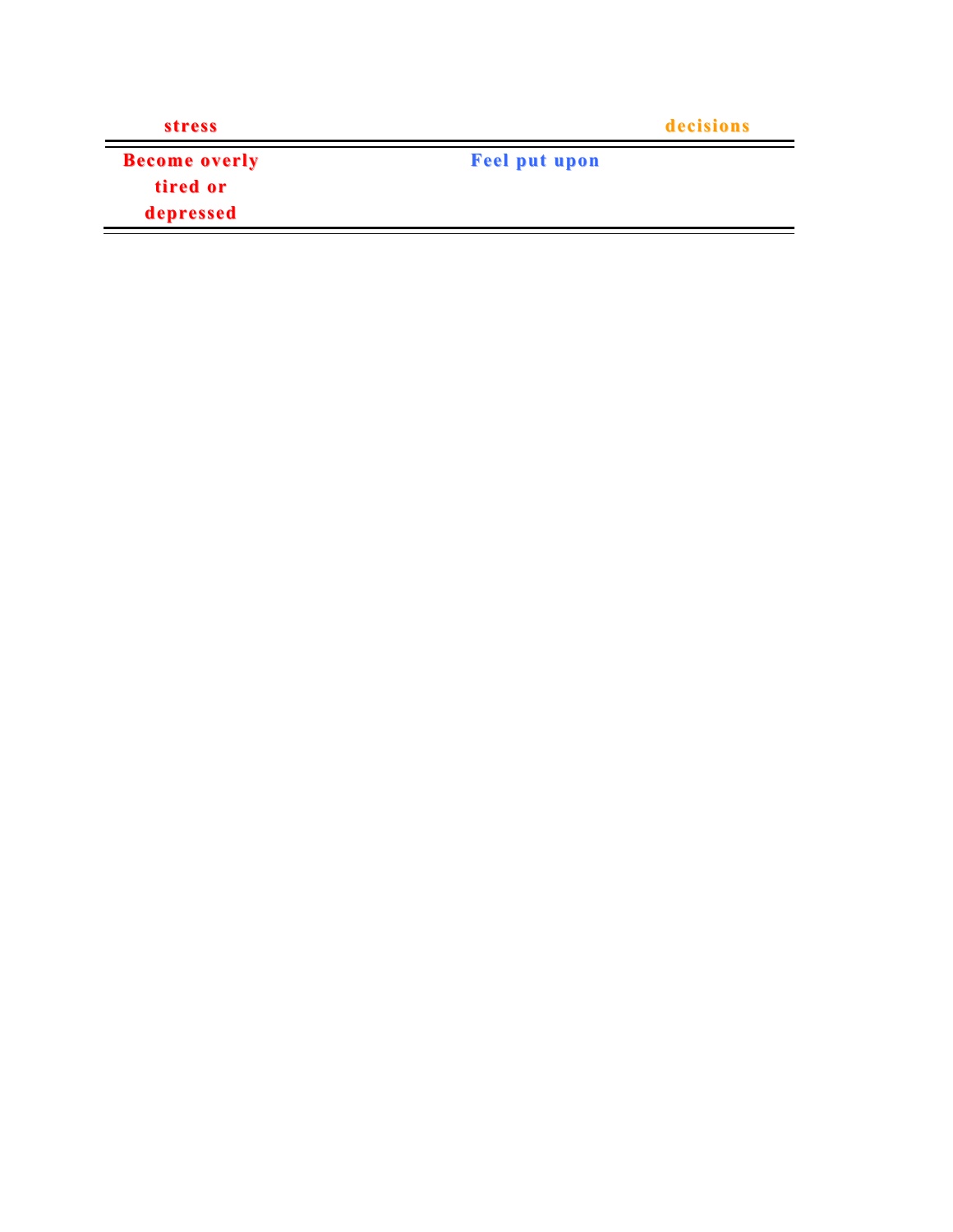# **Things that May Stress You:**

| GOLD                                                  | <b>GREEN</b>                  | <b>BLUE</b>                  | <b>ORANGE</b>                          |
|-------------------------------------------------------|-------------------------------|------------------------------|----------------------------------------|
| Incomplete<br>tasks                                   | <b>Lack of control</b>        | <b>Broken</b><br>promises    | <b>Too much</b><br>responsibility      |
| <b>Ambiguous task</b><br>answers                      | Incompetence                  | <b>Negative</b><br>criticism | <b>Redundancy</b>                      |
| <b>Many things</b><br>going on at the<br>same time    | <b>Emotional</b><br>displays  | <b>Conflict</b>              | <b>Rules</b> and<br>regulations        |
| <b>People not</b><br>following<br>through on<br>tasks | <b>Small talk</b>             | <b>Insincerity</b>           | <b>Being stuck at a</b><br>desk        |
| <b>Irresponsibility</b><br>of others                  | <b>Social functions</b>       | <b>Lying</b>                 | <b>Requirements</b><br>to read manuals |
| A haphazard<br>attitude                               | <b>Subjective</b><br>judgment | <b>Rejection</b>             | <b>Deadlines</b>                       |